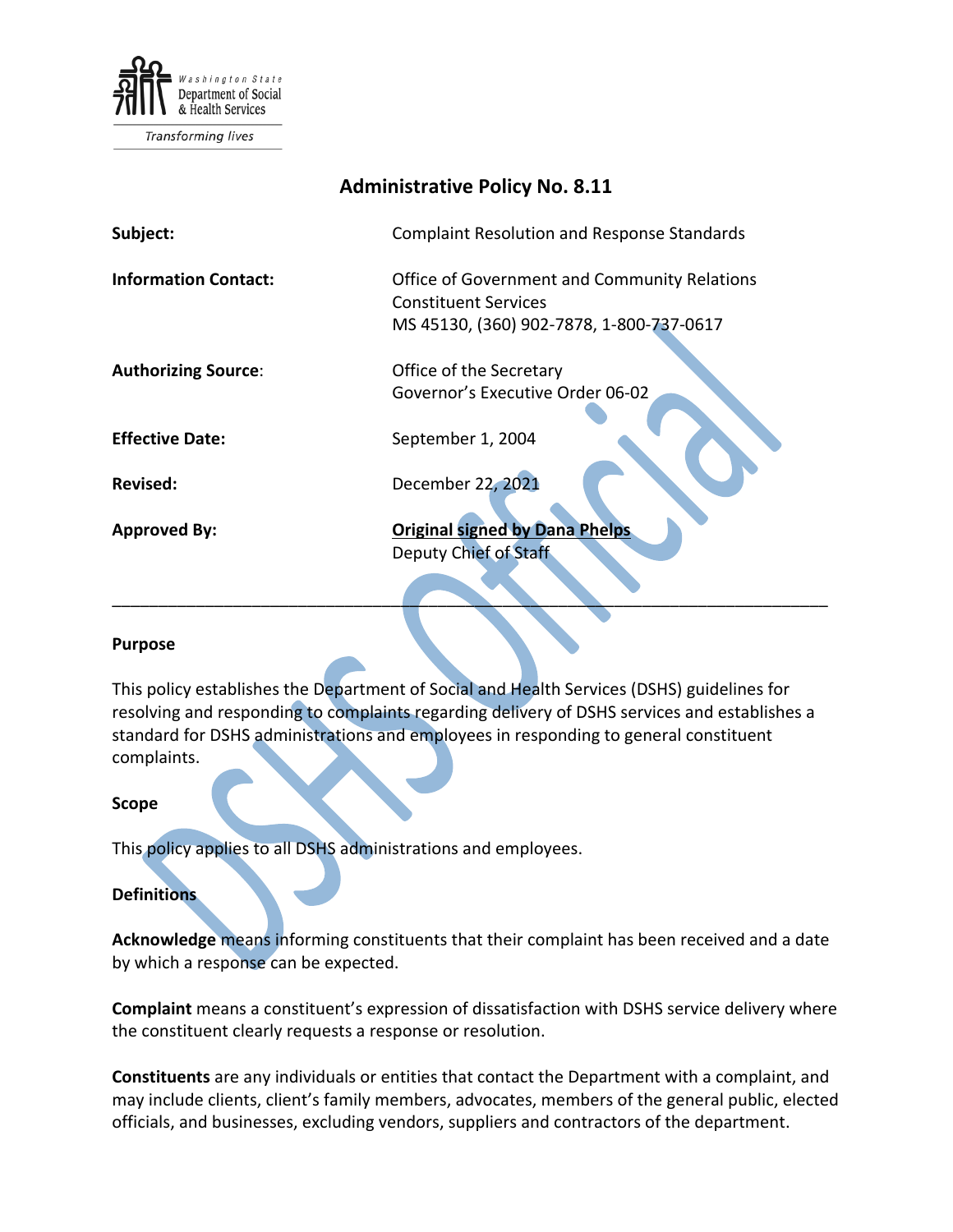Administrative Policy No. 8.11 December 22, 2021 Page 2

**Respond** means to answer a question or complaint to the best of one's ability.

**Service delivery** means performance of job duties or interaction as a DSHS employee involving delivery of goods, services, or information to constituents.

### **Policy**

- A. DSHS will provide timely response to constituent complaints regarding service delivery ensuring the constituent receives fair, courteous and equitable treatment.
- B. DSHS Constituent Services will serve as the central point of contact for this policy and constituents who wish to make a complaint to the DSHS Secretary or Chief of Staff.
- C. Each DSHS administration, division, office, facility, or unit will develop and maintain written procedures for handling constituent complaints as outlined in this policy and designate a central point(s) of contact for receiving and responding to constituent complaints in a timely and fair manner. The procedure(s) at each DSHS administration, division, office, facility, or unit shall incorporate general guidelines in this policy into their policy and procedures for responding to a complaint.
- D. Each administration's procedures need to specify how complaints are recorded, tracked, and handled within the unit, division, or administration and must ensure compliance with Administrative Policy 5.01 [Privacy Policy—Safeguarding Confidential Information.](http://one.dshs.wa.lcl/Policies/Administrative/DSHS-AP-05-01.pdf)
- E. Managers and supervisors of DSHS administrations, divisions, offices, and units must review and communicate the expectations of this policy and procedures with staff at all levels of the organization.
- F. All complaints must be resolved at the lowest possible level within the administration, unless permitted as described in section I of this policy. The administration's procedures must include a process for the complaint to be elevated to the next level within DSHS.
- G. DSHS employees will communicate in a courteous, respectful, and professional manner with constituents making a complaint. However, employees may redirect or discontinue communication with a constituent(s) who is being abusive or threatening.
- H. DSHS employees will take appropriate steps to communicate with the constituent in their preferred language, using the constituent's preferred mode of communication, and providing access and information to accessibility resources, such as auxiliary aids and services as appropriate, ensuring compliance with **Administrative Policy 7.20**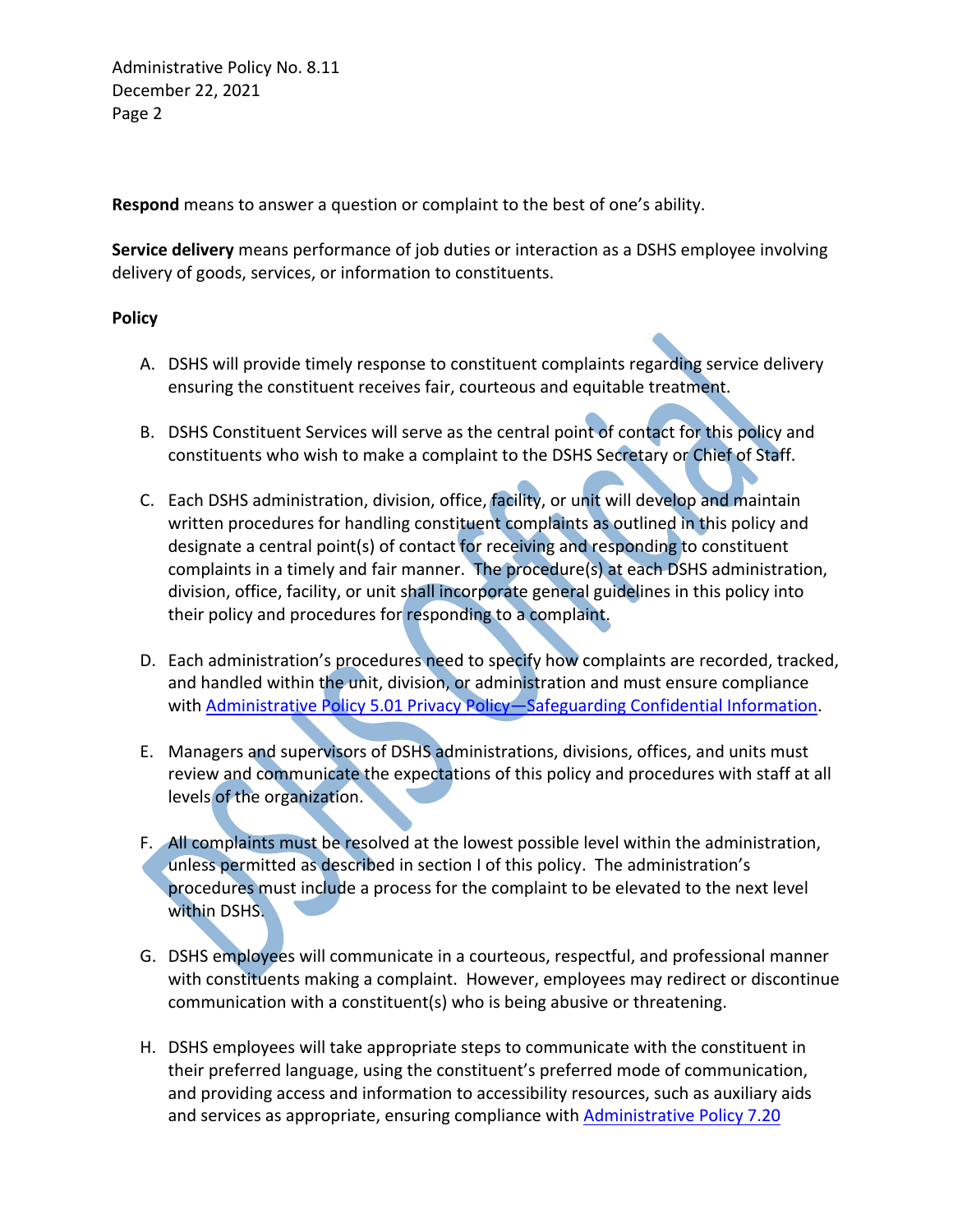[Communication Access for Persons who are Deaf, DeafBlind, Hard of Hearing, Late](http://one.dshs.wa.lcl/Policies/Administrative/DSHS-AP-07-20.pdf)  [Deafened, Deaf Plus and/or Speech Disabled,](http://one.dshs.wa.lcl/Policies/Administrative/DSHS-AP-07-20.pdf) [Administrative Policy 7.21 Access to](http://one.dshs.wa.lcl/Policies/Administrative/DSHS-AP-07-21.pdf)  [Services for Clients who are Limited English Proficient \(LEP\),](http://one.dshs.wa.lcl/Policies/Administrative/DSHS-AP-07-21.pdf) [Administrative Policy 7.02](http://one.dshs.wa.lcl/Policies/Administrative/DSHS-AP-07-02.pdf)  [Equal Access to Services for Individuals with Disabilities,](http://one.dshs.wa.lcl/Policies/Administrative/DSHS-AP-07-02.pdf) [Administrative Policy 14.10](http://one.dshs.wa.lcl/Policies/Administrative/DSHS-AP-14-10.pdf)  [Accessible Meetings,](http://one.dshs.wa.lcl/Policies/Administrative/DSHS-AP-14-10.pdf) and [Administrative Policy 18.81 Nondiscrimination in Direct Client](http://one.dshs.wa.lcl/Policies/Administrative/DSHS-AP-18-81.pdf)  [Services.](http://one.dshs.wa.lcl/Policies/Administrative/DSHS-AP-18-81.pdf)

- I. This policy does not replace or supersede:
	- 1. Any existing DSHS administration, division, office, facility, or unit written complaint resolution and response procedure(s), contractual terms and conditions that govern DSHS relationships with our service providers, vendors or suppliers.
	- 2. Any procedure developed to implement federal law, state law, or Washington Administrative Code (WAC) requirements, such as procedures for responding to abuse allegations.
	- 3. Human Resource Administrative Policy 18.69 Delegation of Authority for Civil Rights [Complaint Investigations,](http://one.dshs.wa.lcl/Policies/Administrative/DSHS-AP-18-69.pdf) for constituent allegations of civil rights discrimination by staff.
	- 4. Administrative Policy 5.02 [Public Disclosure of and Access to DSHS Records,](http://one.dshs.wa.lcl/Policies/Administrative/DSHS-AP-05-02.pdf) for responding to public disclosure requests.
	- 5. Any procedure that identifies client rights, such as procedures for responding to a request for information about financial or social service programs or request for an application for emergency assistance.

## **Procedures**

- A. For in-person or telephone complaints, employees will:
	- 1. Identify the constituent's preferred mode of communication, constituent's pronouns or preferred salutation (i.e. Ms., Mr., Dr., Mx., etc.); identify proper pronunciation of constituent's name, and determine any ADA auxiliary aids and services or language services needed.
	- 2. Acknowledge or respond within 48 hours to recorded telephone messages;
	- 3. Identify themselves and use a courteous and professional tone when speaking to constituents;
	- 4. Use plain language and explain any agency terminology or acronyms;
	- 5. Identify the complainant and attempt to resolve the complaint during the contact;
	- 6. Give the constituent an estimated timeframe in which the Department will respond to problems or issues that extend beyond the initial conversation; and
	- 7. If the employee is unable to resolve the complaint, follow-up with appropriate action, such as making a referral to the appropriate DSHS administration or program for resolution.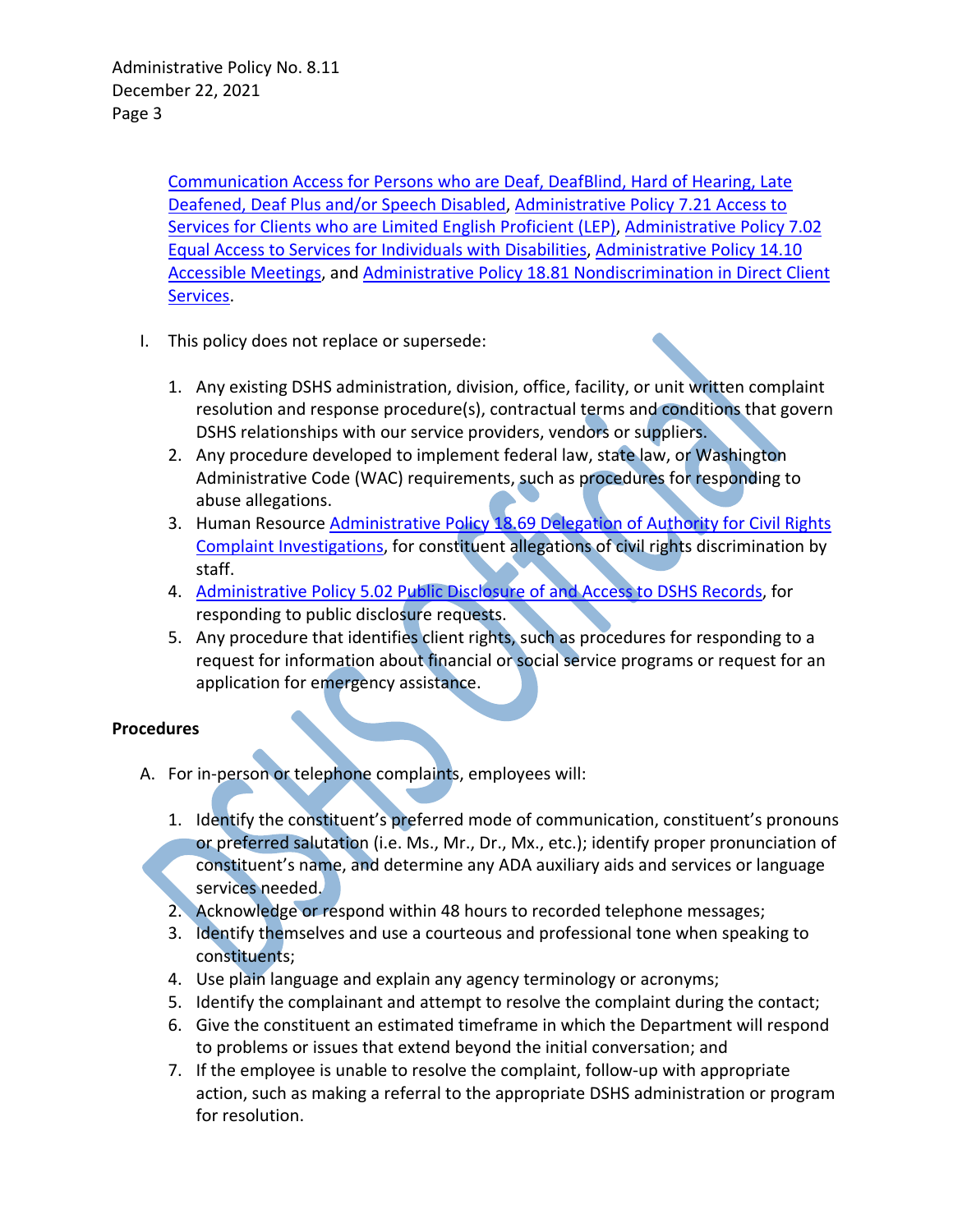Administrative Policy No. 8.11 December 22, 2021 Page 4

- B. For written contacts (letters or e-mails), DSHS employees will:
	- 1. Respond to written correspondence received by mail within seven calendar days. If the response will take longer than seven calendar days, make an interim contact with the constituent and give a reasonable estimated date of response. Respond to correspondence received by e-mail within 48 hours of receipt or return to work, as described in [DSHS Administrative Policy 14.18.](http://one.dshs.wa.lcl/Policies/Administrative/DSHS-AP-14-18.pdf)
	- 2. The written response must:
		- a. Acknowledge receipt of the correspondence;
		- b. Include a salutation. If the writer is anonymous, address the letter "Dear Concerned Citizen" or another similar salutation;
		- c. Make reference to the constituent's correspondence and restate the constituent's complaint(s) or concern(s) in the body of the letter;
		- d. If the constituent wrote to a different party, inform the constituent why the letter was referred to your administration or division;
		- e. Use proper grammar, spelling, capitalization, punctuation, and formatting (e.g., paragraphs);
		- f. Use constituent's specified pronouns and preferred salutation throughout the message.
		- g. Close with a signature block that includes:
			- i. The writer's full name;
			- ii. Title or office; unit, division or administration; and
			- iii. If applicable, a name and contact information for the constituent to contact for questions.
	- 3. When using e-mail to respond, use an accessible font and avoid active backgrounds, bright colors, moving icons, and other distracting elements. Remove any internal email dialogue before sending the response to the constituent.
- C. When a constituent alleges civil rights discrimination based on actions or inaction by a DSHS employee, by name or title, based on race, color, creed, religion, national origin, sexual orientation, age, sex, presence of any sensory, mental or physical disability, or use of a trained dog guide or service animal by a person with a disability, disabled veteran status or Vietnam Era veteran status, or other protected veteran status, the administrative unit shall immediately send the complaint to the DSHS Human Resources Division Investigations Unit at PO Box 45839, Olympia, WA 98504-5839 or via the Investigations Unit inbox at *iraucomplaints@dshs.wa.gov*. When a constituent alleges civil rights discrimination that does not appear to contain any allegation against specific DSHS staff, by name or title, or which are related to a programmatic function or decision, the administrative unit shall immediately send the complaint to DSHS Constituent Services at DSHS Constituent Services PO Box 45130 Olympia, WA 98504 5130 or via the Constituent Services inbox at [askdshs@dshs.wa.gov.](mailto:askdshs@dshs.wa.gov)